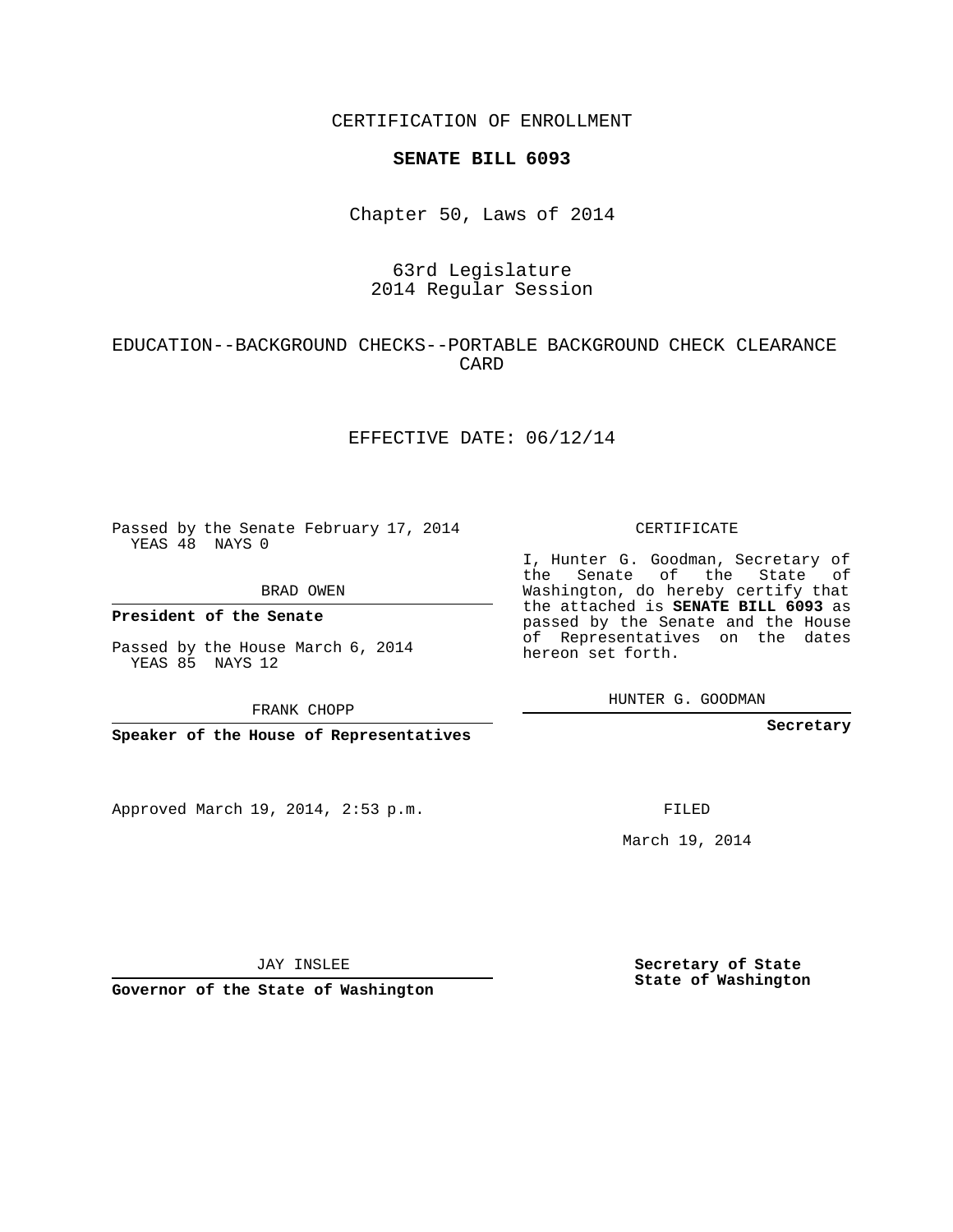# **SENATE BILL 6093** \_\_\_\_\_\_\_\_\_\_\_\_\_\_\_\_\_\_\_\_\_\_\_\_\_\_\_\_\_\_\_\_\_\_\_\_\_\_\_\_\_\_\_\_\_

\_\_\_\_\_\_\_\_\_\_\_\_\_\_\_\_\_\_\_\_\_\_\_\_\_\_\_\_\_\_\_\_\_\_\_\_\_\_\_\_\_\_\_\_\_

Passed Legislature - 2014 Regular Session

# **State of Washington 63rd Legislature 2014 Regular Session**

**By** Senators Rolfes, Dammeier, Billig, Kohl-Welles, and McAuliffe; by request of Department of Early Learning and Superintendent of Public Instruction

Read first time 01/15/14. Referred to Committee on Early Learning & K-12 Education.

 AN ACT Relating to allowing valid portable background check clearance cards issued by the department of early learning to be used by certain educational employees and their contractors for purposes of their background check requirements; and amending RCW 28A.400.303 and 28A.410.010.

BE IT ENACTED BY THE LEGISLATURE OF THE STATE OF WASHINGTON:

 **Sec. 1.** RCW 28A.400.303 and 2009 c 381 s 29 are each amended to read as follows:

 (1) School districts, educational service districts, the Washington state center for childhood deafness and hearing loss, the state school for the blind, and their contractors hiring employees who will have regularly scheduled unsupervised access to children shall require a record check through the Washington state patrol criminal identification system under RCW 43.43.830 through 43.43.834, 10.97.030, and 10.97.050 and through the federal bureau of investigation before hiring an employee. The record check shall include a fingerprint check using a complete Washington state criminal identification fingerprint card. The requesting entity shall provide a copy of the record report to the applicant. When necessary, applicants may be employed on a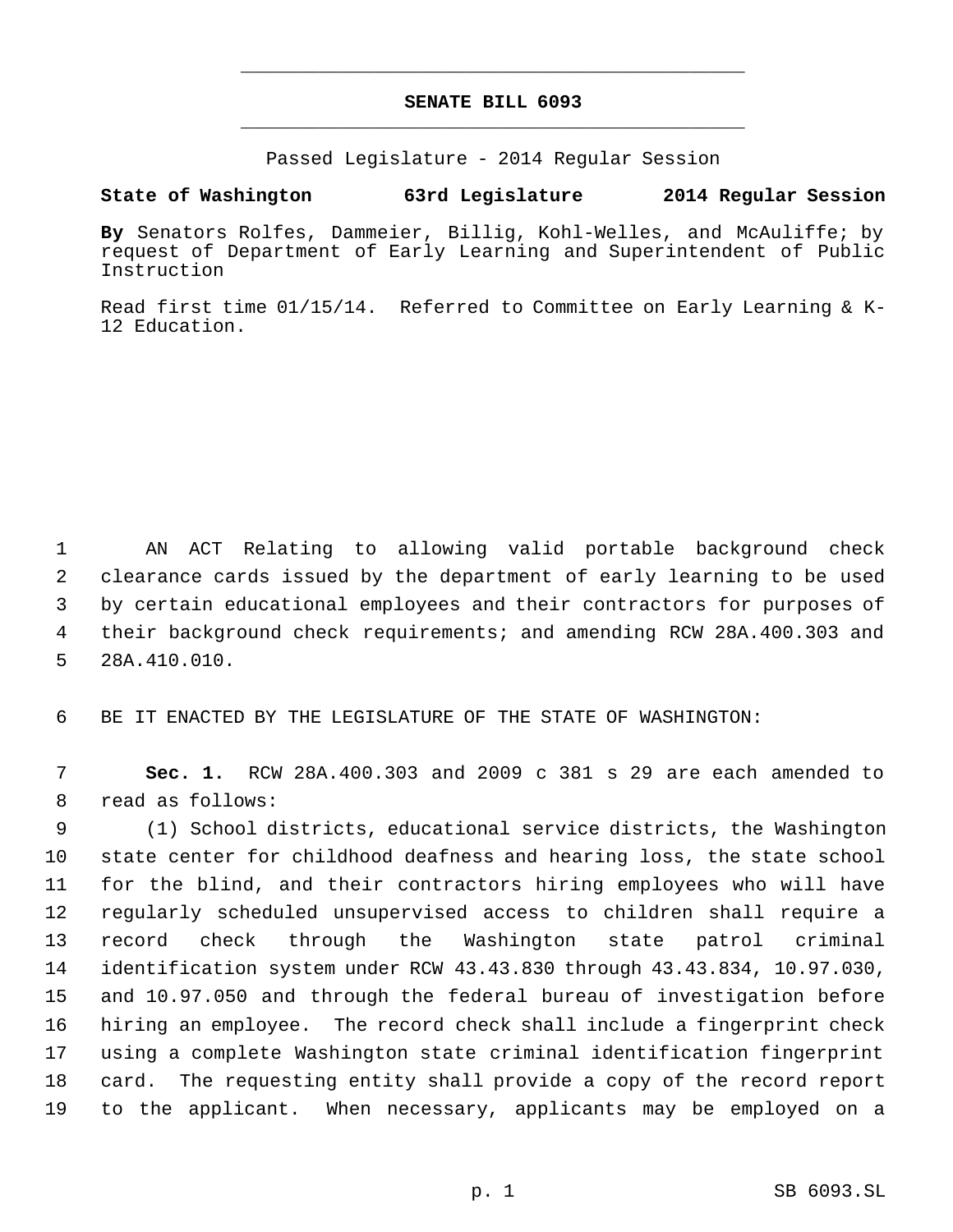conditional basis pending completion of the investigation. If the applicant has had a record check within the previous two years, the district, the Washington state center for childhood deafness and hearing loss, the state school for the blind, or contractor may waive the requirement. Except as provided in subsection (2) of this section, the district, pursuant to chapter 41.59 or 41.56 RCW, the Washington state center for childhood deafness and hearing loss, the state school for the blind, or contractor hiring the employee shall determine who shall pay costs associated with the record check.

 (2) Federal bureau of Indian affairs-funded schools may use the process in subsection (1) of this section to perform record checks for their employees and applicants for employment.

13 (3) Individuals who hold a valid portable background check clearance card issued by the department of early learning consistent with RCW 43.215.215 can meet the requirements in subsection (1) of this 16 section by providing a true and accurate copy of their Washington state 17 patrol and federal bureau of investigation background report results to the office of the superintendent of public instruction.

 **Sec. 2.** RCW 28A.410.010 and 2011 2nd sp.s. c 5 s 4 are each amended to read as follows:

 (1)(a) The Washington professional educator standards board shall establish, publish, and enforce rules determining eligibility for and certification of personnel employed in the common schools of this state, including certification for emergency or temporary, substitute or provisional duty and under such certificates or permits as the board shall deem proper or as otherwise prescribed by law. The rules shall require that the initial application for certification shall require a record check of the applicant through the Washington state patrol criminal identification system and through the federal bureau of investigation at the applicant's expense. The record check shall include a fingerprint check using a complete Washington state criminal 32 identification fingerprint card. An individual who holds a valid portable background check clearance card issued by the department of early learning consistent with RCW 43.215.215 is exempt from the office of the superintendent of public instruction fingerprint background check if the individual provides a true and accurate copy of his or her Washington state patrol and federal bureau of investigation background